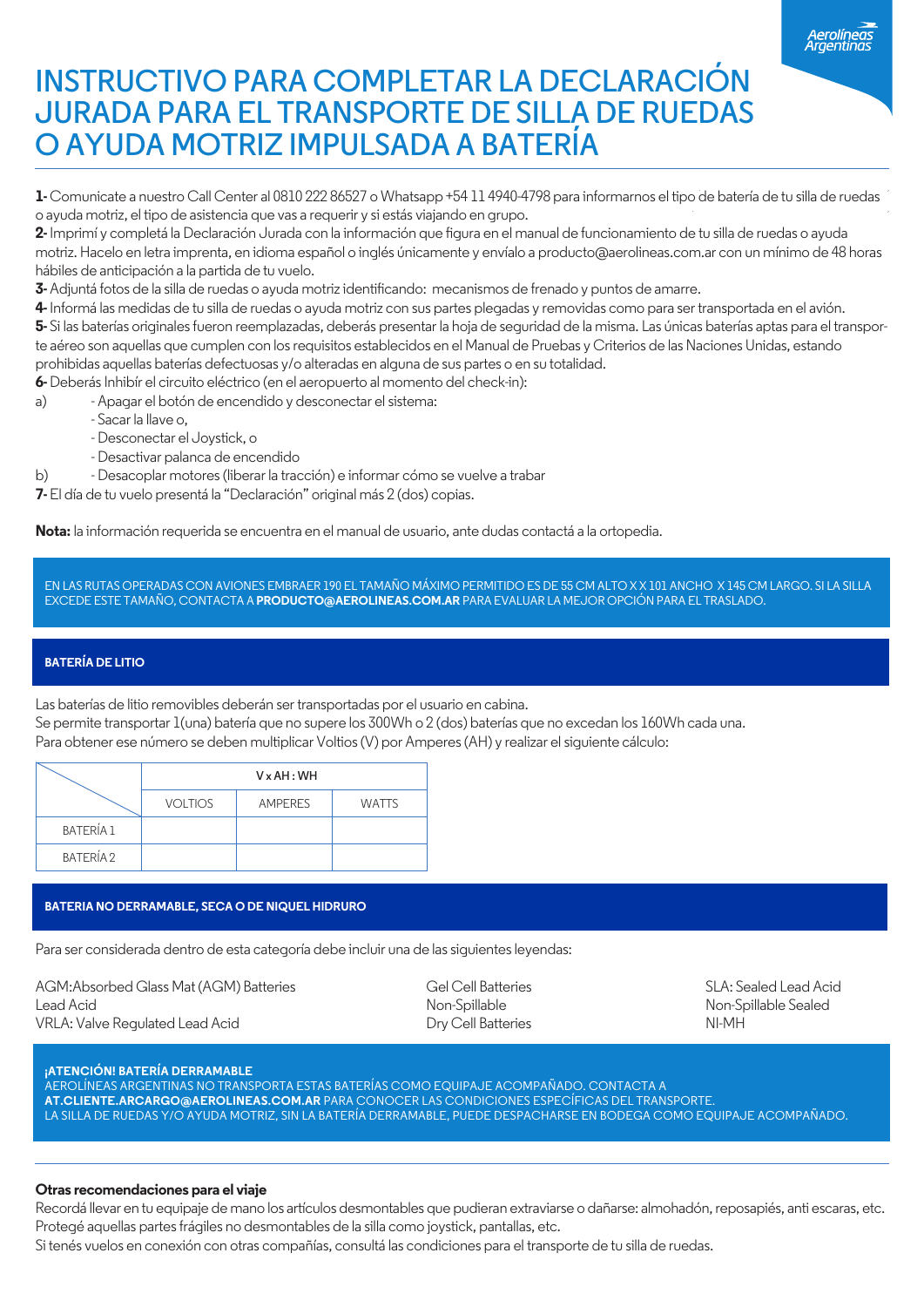# **GUIDELINES TO FILL OUT THE SWORN STATEMENT FOR THE CARRIAGE OF A BATTERY-POWERED WHEELCHAIR OR MOBILITY AID**

**1-**Contact our Call Center at 0810 222 86527 or WhatsApp at +54 11 4940 4798 to inform us the type of battery of your wheelchair or mobility aid, the type of assistance you will require and if you are travelling in group.

**2-** Print and ll out the Sworn Statement with the information provided in the user's manual of your wheelchair or mobility aid. Write in print in Spanish or English only and send it to producto@aerolineas.com.ar at least 48 business hours before the departure of your flight.

**3-** Attach pictures showing braking mechanisms and tie-down points.

**4-** Inform the measurements of the wheelchair/mobility aid with its items folded and removed, ready to be carried on the plane.

**5-** If original batteries have been replaced, you must submit the safety sheet. The only batteries that may be carried by air are those that comply with the conditions established in the Manual of Tests and Criteria of the United Nations. All defective and/or altered batteries, in whole or in part, are prohibited.

6- Electric circuits must be inhibited during check-in at the airport. Turn off the power and disconnect the system:

- a) Remove the key, or
	- Disconnect the joystick, or
	- Switch off the power lever

b) - Move the lever to freewheel position and indicate how to turn it back to drive mode.

**7-** The day of the flight, please submit the original Sworn Statement and 2 (two) copies.

**Note:** the information requested is stated in the user's manual. In case of doubt, contact your equipment provider.

ON ROUTES OPERATED BY EMBRAER 190 AIRCRAFT, THE MAXIMUM SIZE ALLOWED IS 55 CM HEIGHT X 101 WIDTH X 145 LENGTH. IF THE WHEELCHAIR EXCEEDS THIS SIZE, CONTACT **PRODUCTO@AEROLINEAS.COM.AR** TO EVALUATE THE MOST SUITABLE CARRIAGE OPTION.

#### **LITHIUM BATTERIES**

Removable lithium batteries must be carried only by the passenger in the cabin.

Each passenger may only carry 1 (one) battery not exceeding 300Wh or 2 (two) batteries not exceeding 160Wh each.

To obtain said number, you must multiply the number of Volts (V) by the Amperes (AH), in the following way:

|                  | $V \times AH$ : WH |             |              |  |
|------------------|--------------------|-------------|--------------|--|
|                  | <b>VOLTS</b>       | <b>AMPS</b> | <b>WATTS</b> |  |
| <b>BATTERY 1</b> |                    |             |              |  |
| <b>BATTERY 2</b> |                    |             |              |  |

#### **NON SPILLABLE, DRY CELL OR NICKEL-METAL HYDRIDE BATTERIES**

To be included in this category, batteries must have one of the following labels:

AGM:Absorbed Glass Mat (AGM) Batteries Gel Cell Batteries SLA: Sealed Lead Acid Lead Acid Non-Spillable Non-Spillable Sealed VRLA: Valve Regulated Lead Acid Dry Cell Batteries NI-MH

Batteries must remain securely attached to the wheelchair, with their electric circuit inhibited.

**ATTENTION! SPILLABLE BATTERIES** AEROLÍNEAS ARGENTINAS DOES NOT CARRY THESE BATTERIES AS ACCOMPANIED BAGGAGE. CONTACT **AT.CLIENTE.ARCARGO@AEROLINEAS.COM.AR** TO LEARN THE SPECIFIC CARRIAGE CONDITIONS. WHEELCHAIRS OR MOBILITY AID WITHOUT SPILLABLE BATTERIES MAY BE CHECKED TO THE HOLD AS ACCOMPANIED BAGGAGE.

#### **Other trip recommendations**

Remember that detachable items such as seat cushions, footrests, side guards, etc. should be carried in the cabin to avoid risk of loss or damage. Protect fragile, non-removable parts such as joysticks, screens, etc.

In case of connecting flights with other companies, you must contact them to consult the requirements for the carriage of your wheelchair.